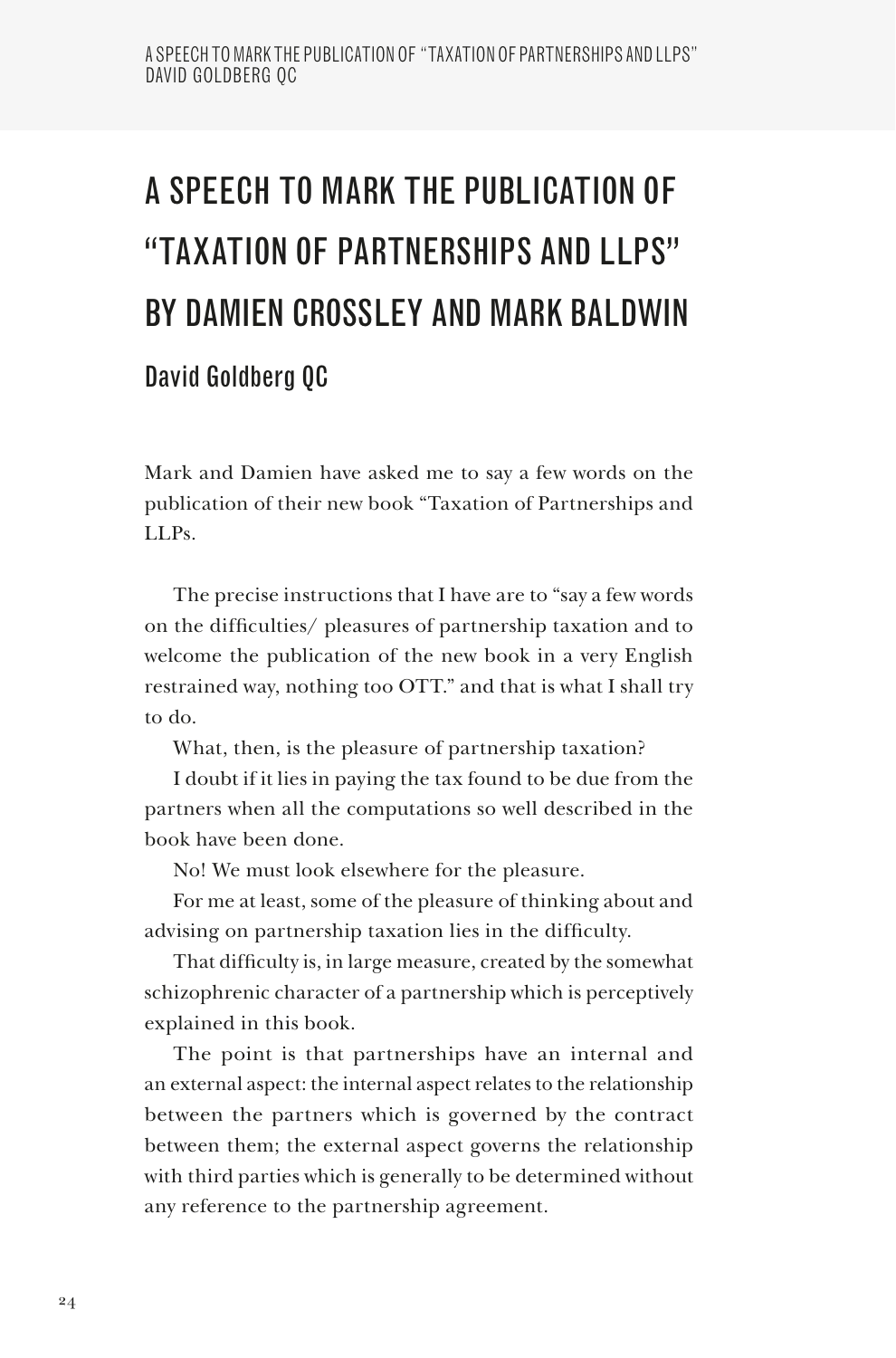But, that is not always the case: sometimes, the partnership agreement does have an impact on third parties.

For example, the partnership profit sharing arrangements are essential in determining the share of profits on which a partner is to be taxed and, in that respect, as against HMRC, definitely a third party, though, in some senses, they may consider themselves to be partners, the partnership contract is paramount.

Although, nowadays, there are many cases which may be regarded as standard form, the importance and flexibility of the partnership contract allow a multiplicity of unusual and different structures: difference tends to complexity and complexity gives us the pleasure of making analysis wittily, in the tangle of our minds.

Where partnerships are concerned, the inherent complexity and the use to which it has been put to reduce or(more often) in failed attempts to reduce tax liabilities have called forth legislative responses, many of which have been politically rather than economically inspired.

As a result, there are many many cases in which economic common sense is no longer a sure guide to the way in which a partnership profit or loss will be determined and taxed or relieved.

But, if economic common sense is no longer a guide, this book is: it will lead you through the basic principles and the special legislation and the jungle of relevant acronyms such as DIMF and IBCI and the MOU.

But this book will do more than that.

Any old half way adequate text book will tell you what the law is: only a good law book will tell you why the law is as it is; and this book does that.

And it is better than just a good book: it is readable while comprehensive; it displays a depth of knowledge both of theory and of practice and it explains the what and the why of the law.